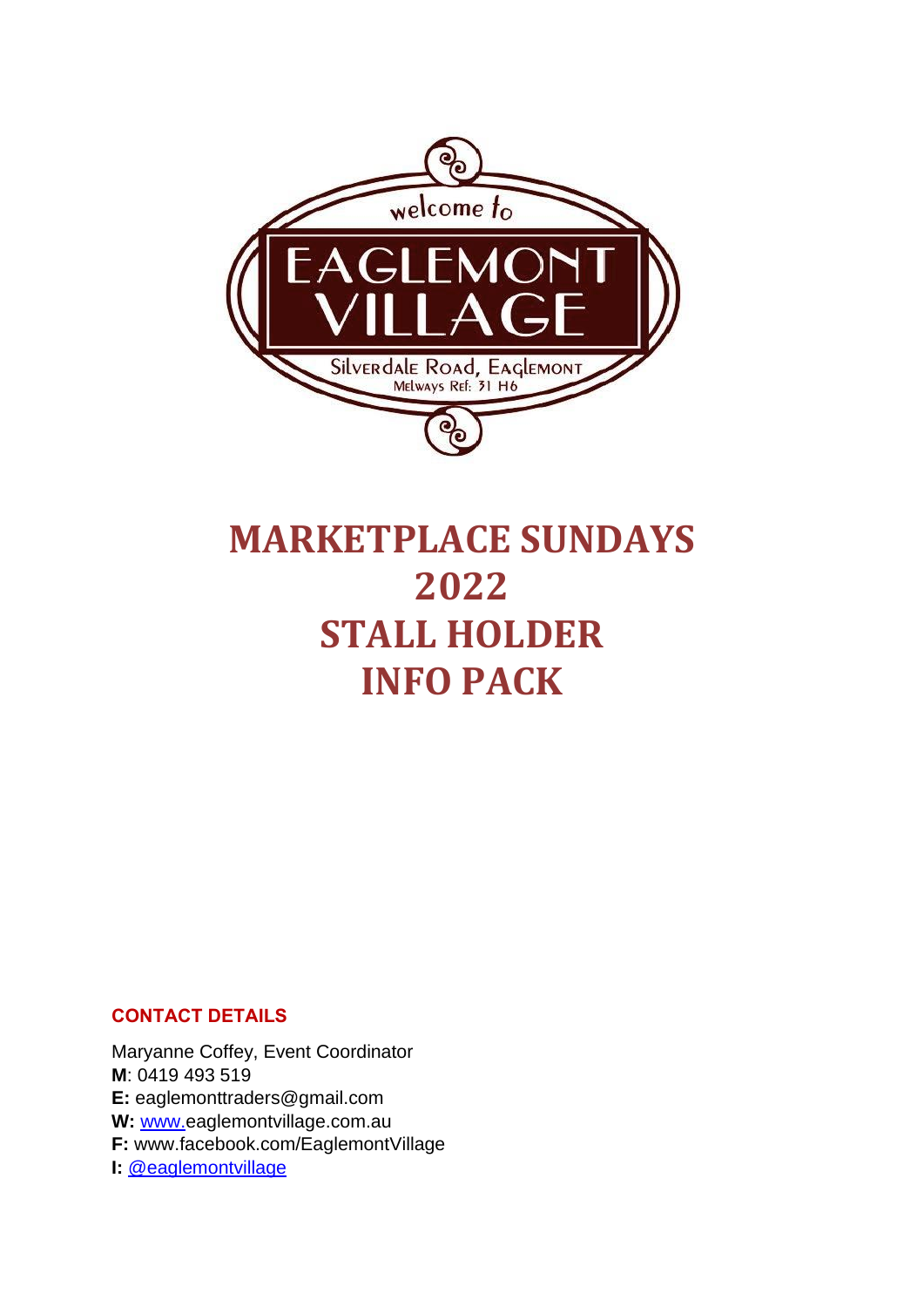# **About the Eaglemont Village Marketplace Sundays**

Eaglemont Village Marketplace Sundays brings together 20+ small home-based businesses and artisans. Marketplace Sundays showcase a wide selection of one-ofa-kind pieces, along with a sprinkling of stalls filled with pre-loved treasures, within an enchanting village environment.

We are supported by Eaglemont Village Traders Association, artists, musicians and local organisations to build an event to benefit the entire community. These include but are not limited to Banyule Council, 96.5 InnerFM, Heidelberg Historical Society and Neighbourhood Watch.

The events are run on a not-for-profit basis, with the much-needed help of volunteers. (If you would like to get involved behind the scenes and lend a helping hand, please contact Maryanne Coffey, details above).

We strive to make Marketplace Sundays vibrant, popular, and bustling events. With the blend of interesting market stalls and good old fashioned customer service for which charming Eaglemont Village is revered.

We encourage you to take photos, share them on social media and tell all your friends and family.

- **Facebook**.com/eaglemontvillage
- **Instagram** @eaglemontvillage

Please spruik your stall on your social media page and tag us, as we want all your family and friends come along and be enchanted by the Village's magical setting.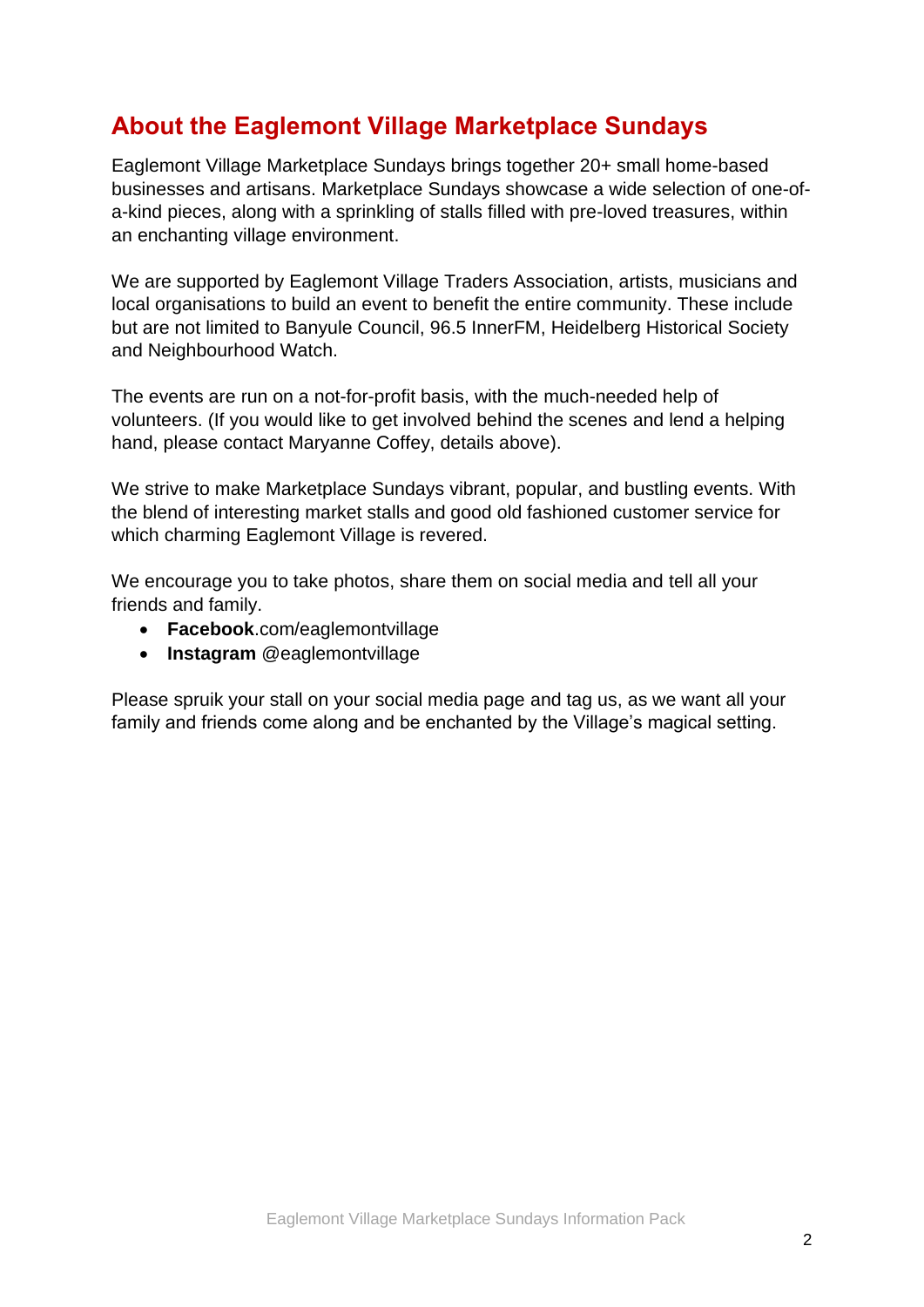# **TIMING:**

• Marketplace Sundays run from 10.00am to 2.00pm

# **BUMP IN:**

- Bump in is from 8.00am with all stalls ready for trade by 10.00am sharp.
- You will be provided with the shop # you'll be trading at prior to the event, so proceed directly to the site.
- Cars need to be removed from the village by 9.45am. There is plenty of parking in nearby streets, or at the train station carpark.

# **SITE ALLOCATION:**

- You will be advised of your allocated space prior to the event. All requests will be considered but final allocations are made by the Event Coordinator.
- We ask for your cooperation and flexibility if last minute changes need to be made on the day.
- Sites will be allocated by the coordinator based on availability, appearance, and product distribution.

# **PACK DOWN:**

- The market concludes at 2.00pm. Stall holders are requested not to break down or pack up earlier unless otherwise indicated by the Event Coordinator.
- Stall holders are requested to breakdown their stall site before collecting their car.
- As with bump in, we appreciate your timely pack up, please be flexible when removing your stall.

#### **PARKING:**

• All market stall holders must park at the Eaglemont Train Station car park or one of the streets surrounding Silverdale Road shopping precinct.

# **STALL SITES**

- Stall sites are 3m x 3m. If you require a larger area, please contact us.
- Please remain within the allocated 3m x 3m space.
- Stall holders are encouraged to keep sides open with their neighbours, but we understand if this is not conducive to stall set up design.
- Pathways and thoroughfares are to be kept clear of trip hazards whilst the event is in place.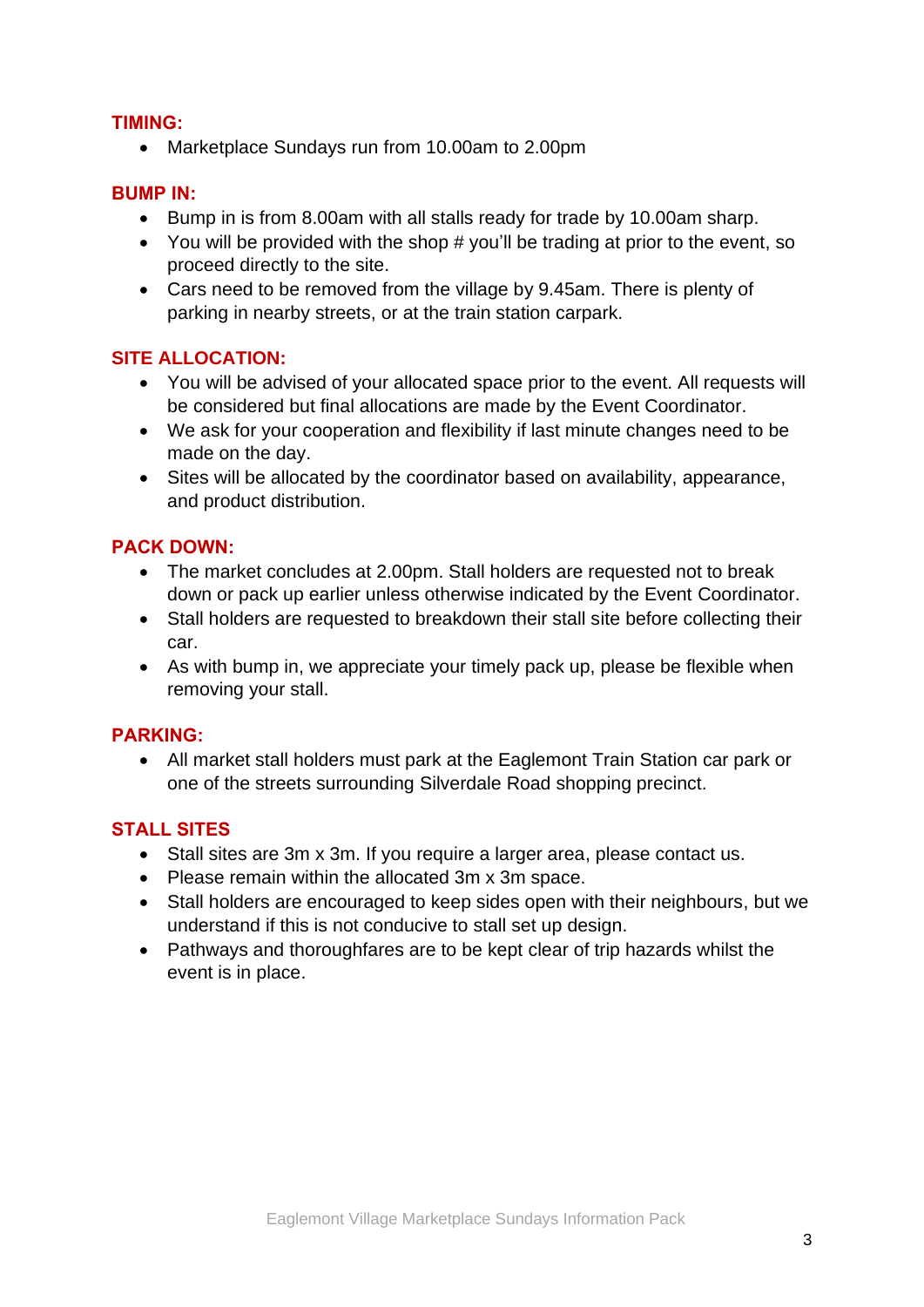# **2022 MARKET COSTS:**

BYO Marquee – Maximum size 3m x 3m

- **\$ 40** Single Market
- **\$180** Any 6 Markets
- **\$225** Full Series of 9 Markets

Hire Marquee – Subject to Availability

- **\$ 55** Single Market
- **\$210** Any 6 Markets
- **\$255** Full Series of 9 Markets

#### **2022 MARKETPACE SUNDAY DATES:**

- **Sunday 3rd April**
- **Sunday 1st May** (Pre-Mother's Day Shopping)
- **Sunday 29th May** (Biggest Morning Tea)
- **Sunday 26th June**
- **Sunday 31st July**
- **Sunday 28th August** (Pre-Father's Day Shopping)
- **Sunday 2nd October**
- **Sunday 27th November**
- **Sunday 11th December** (Christmas Market)

# **PAYMENT:**

Fees must be paid **7 days prior** to the event to secure a spot.

**BSB:** 633-000 **ACC #:** 123 559 270 **NAME:** Eaglemont Village Traders Association

For tracking purposes, your payment reference will be the **first 4 letters** of your business/surname & **first 3 letters** of the month (single booking) or 2022 for annual.

- E.g., Redsari Reference # for:
	- A Single Market in June = REDSJUN
	- Any 6 Markets in 2022: REDSSIX
	- All 9 markets =  $REDS2022$

Please email a copy of your payment receipt.

# **PLEASE NOTE: MARKET SPOT/MARQUEE WILL NOT BE RESERVED UNTIL APPLICATION HAS BEEN APPROVED & PAYMENT RECEIVED**

#### **TERMS & CONDITIONS:**

- Stallholders are required to attend every market they book. No refunds or credits are issued for failing to attend for any reason.
- Applications must be made on the application form attached to this document. No other form of application will be considered.
- If you are applying to trade food or skin care products, please ensure you have all the necessary council permits and insurances before you apply.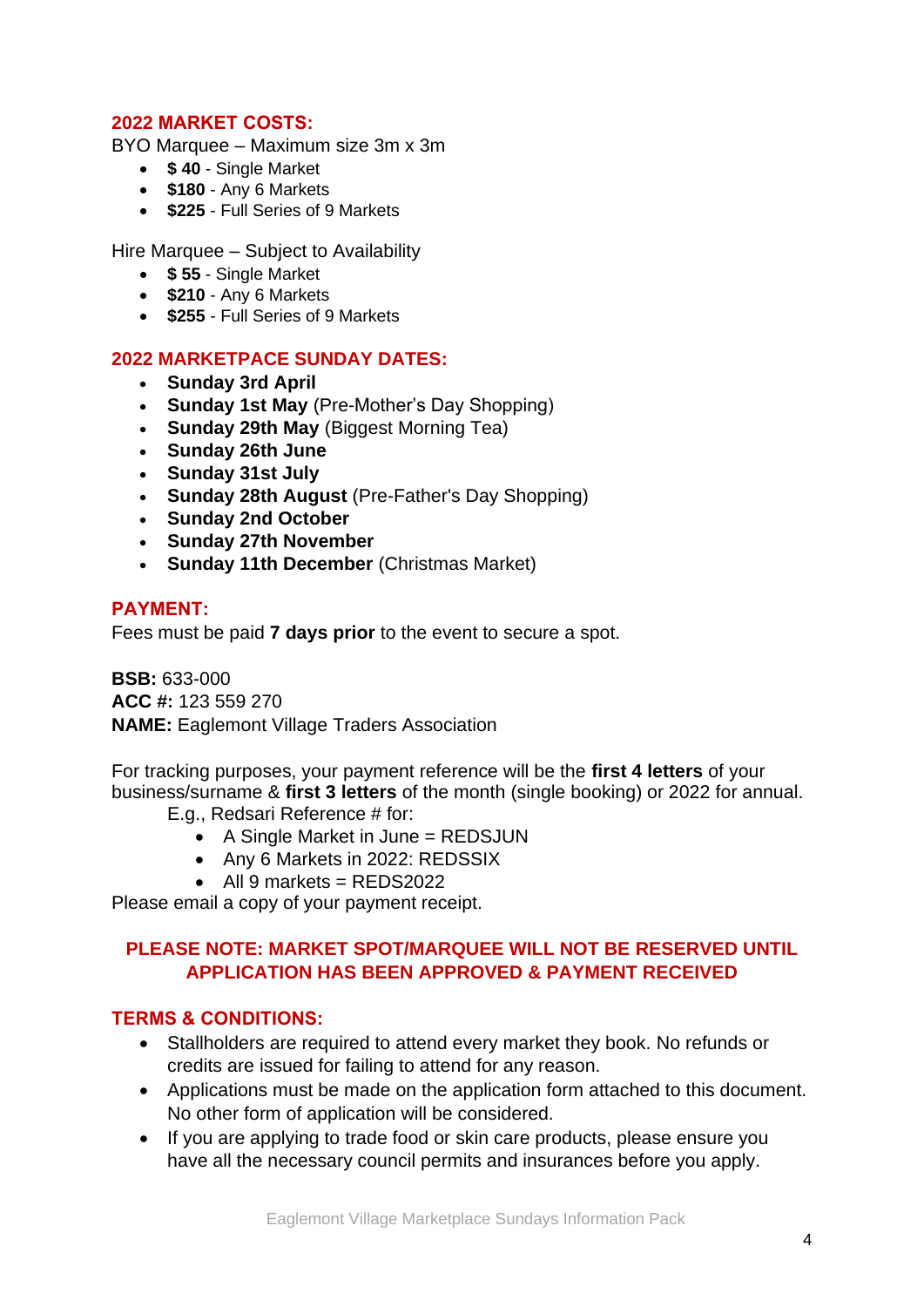# **FOOD STALL HOLDERS:**

All food and beverage stall holders are required to submit a **Statement of Trade** with their application. Please visit [www.streatrader.health.vic.gov.au to](http://www.streatrader.health.vic.gov.au/) register with Streatrader and obtain your SOT.

# **PAYMENT OPTIONS:**

Please be aware that the supermarket is currently not operating and there is no ATM available in Eaglemont Village. Also, since COVID-19, a lot of people are reluctant to carry or use cash.

With this information in mind, it may be worthwhile exploring various EFTPOS options available, so that you don't miss any valuable sales on the day. A lot of spontaneous sales are made when people can simply Tap & Go.

#### **POWER:**

There will be no power supplied at the market.

## **KEEP IT CLEAN:**

Eaglemont Village Traders Association supports sustainable event practices.

- Please minimise the amount of packaging you use and produce at your site.
- We encourage that all packaging be recyclable.
- Stall holders must take all rubbish with them upon leaving the market and leave their designated area clean of all debris.

# **WORKING WITH CHILDREN:**

Eaglemont Village Traders Association is committed to creating & maintaining a child-safe environment.

- All stall holders or entertainers whose main activities are aimed at or involve children must hold a valid **Working with Children Check**.
- This must be submitted with the stall holder application.
- Documentation must be available at **every** market.

#### **EMERGENCY EVACUATION:**

In the event of an emergency, please leave all belongings and move towards your closest and safest evacuation point.

- **Evacuation Point #1:** Eaglemont Train car park on Alandale Road
- **Evacuation Point #2:** Eaglemont Village Motors, Silverdale Road

In the event of an emergency, you are required to follow the directions of the Safety Officer.